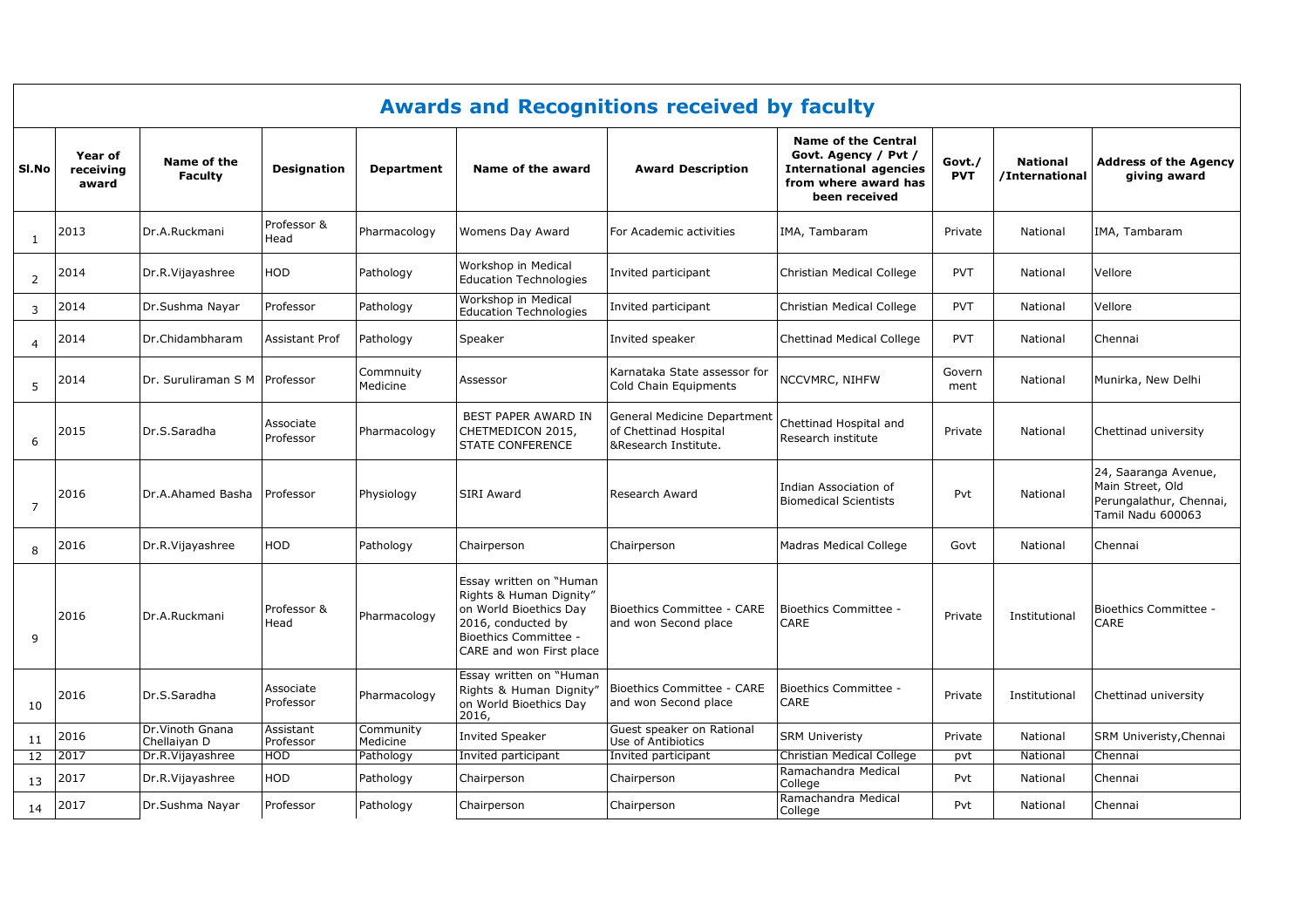| 15 | 2017 | Dr.Balamurugan                   | Professor              | Pathology                | Chairperson                                  | Chairperson                                                                                                                                                                                                                                                                                                                                                                                                                          | Ramachandra Medical<br>College                           | Pvt        | National      | Chennai                                                                                                                                                                                        |
|----|------|----------------------------------|------------------------|--------------------------|----------------------------------------------|--------------------------------------------------------------------------------------------------------------------------------------------------------------------------------------------------------------------------------------------------------------------------------------------------------------------------------------------------------------------------------------------------------------------------------------|----------------------------------------------------------|------------|---------------|------------------------------------------------------------------------------------------------------------------------------------------------------------------------------------------------|
| 16 | 2017 | Dr. Vinoth Gnana<br>Chellaiyan D | Assistant<br>Professor | Community<br>Medicine    | Nodal Person                                 | Recognition for conducting a<br>Nationwide quiz competition<br>on World Health Day at<br>Chettinad Hospital. In<br>addition to quiz program,<br>other competitions such as<br>poster, rangoli and essay<br>competitions were conducted<br>on Health Day team for 3<br>Colleges- Medical, Nursing<br>&Allied Health sciences and<br>prizes were distributed for all<br>categories separately for<br>three college student<br>winners. | Indian Association of<br>Preventive & Social<br>Medicine | Private    | National      | TNIAPSM, Chennai.                                                                                                                                                                              |
| 17 | 2017 | Dr.Ragulan<br>Rajalingam         | Assistant<br>professor | Respiratory<br>Medicine. | 2nd prize                                    | Poster presentation                                                                                                                                                                                                                                                                                                                                                                                                                  | IMPACT 2017                                              | <b>PVT</b> | International | Abudhabi                                                                                                                                                                                       |
| 18 | 2018 | Dr. Sumathy .S                   | Professor &<br>HOD     | Biochemistry             | Invited participant                          | Conference on Quality<br>Indicators & Bench marks for<br>Health sciences                                                                                                                                                                                                                                                                                                                                                             | Chettinad Academy of<br>Research and Education           | <b>PVT</b> | National      | CARE, Rajiv gandhi<br>salai, Kelambakkam                                                                                                                                                       |
| 19 | 2018 | Dr. Sumathy .S                   | Professor &<br>HOD     | Biochemistry             | Invited participant                          | National symposium on<br>Evolving trends in Learning<br>physiology                                                                                                                                                                                                                                                                                                                                                                   | Chettinad Academy of<br>Research and Education           | PVT        | National      | CARE, Rajiv gandhi<br>salai, Kelambakkam                                                                                                                                                       |
| 20 | 2018 | Dr.R.Vijayashree                 | Professor              | Pathology                | Speaker                                      | Invited speaker                                                                                                                                                                                                                                                                                                                                                                                                                      | <b>Chettinad Medical College</b>                         | Pvt        | National      | Chennai                                                                                                                                                                                        |
| 21 | 2018 | Dr.R.Vijayashree                 | Professor              | Pathology                | Chairperson                                  | Chairperson                                                                                                                                                                                                                                                                                                                                                                                                                          | Sri Ramachandra Medical<br>College                       | Pvt        | National      | Chennai                                                                                                                                                                                        |
| 22 | 2018 | Dr.Sushma Nayar                  | Professor              | Pathology                | Speaker                                      | Invited speaker                                                                                                                                                                                                                                                                                                                                                                                                                      | Shri Sathya Sai Medical<br>College                       | Pvt        | National      | Chennai                                                                                                                                                                                        |
| 23 | 2018 | Dr.Jayanthi S                    | Professor              | Microbiology             | World champioship award                      | For publication in Journal of<br>Laboratory Physicians                                                                                                                                                                                                                                                                                                                                                                               | International agency                                     | <b>PVT</b> | International | ttps://sites.google.com/si<br>te/usanewscorp/dr-s-<br>jayanthi-from-india-wins-<br>world-championship-<br>2018-in-laboratory-<br>physicians-pseudomonas-<br>aeruginosa-out-of-96-<br>countries |
| 24 | 2018 | Dr.Priyadarshini<br>Shanmugam    | Professor and<br>HOD   | Microbiology             | International conference<br>- Virocon 2018   | on virology - HIV Updates For chairing scientific session                                                                                                                                                                                                                                                                                                                                                                            | <b>PVT</b>                                               | PVT        | National      | Sree Balaji Medical<br>college and hospital                                                                                                                                                    |
| 25 | 2018 | Dr K R Sowmiya                   | Professor              | Community<br>medicine    | Guest Speaker at CDE,<br>CHRI-NACO           | <b>Invited Speaker</b>                                                                                                                                                                                                                                                                                                                                                                                                               | <b>Chettinad Dental College</b>                          | PVT        | National      | Chettinad Dental College,<br>Kelambakkam, Chennai.                                                                                                                                             |
| 26 | 2018 | Dr K R Sowmiya                   | Professor              | Community<br>medicine    | Panel- discussion: Madras<br>medical college | <b>Invited Speaker</b>                                                                                                                                                                                                                                                                                                                                                                                                               | MMC, Chennai                                             | Govt.      | National      | Madras medical college<br>Chennai                                                                                                                                                              |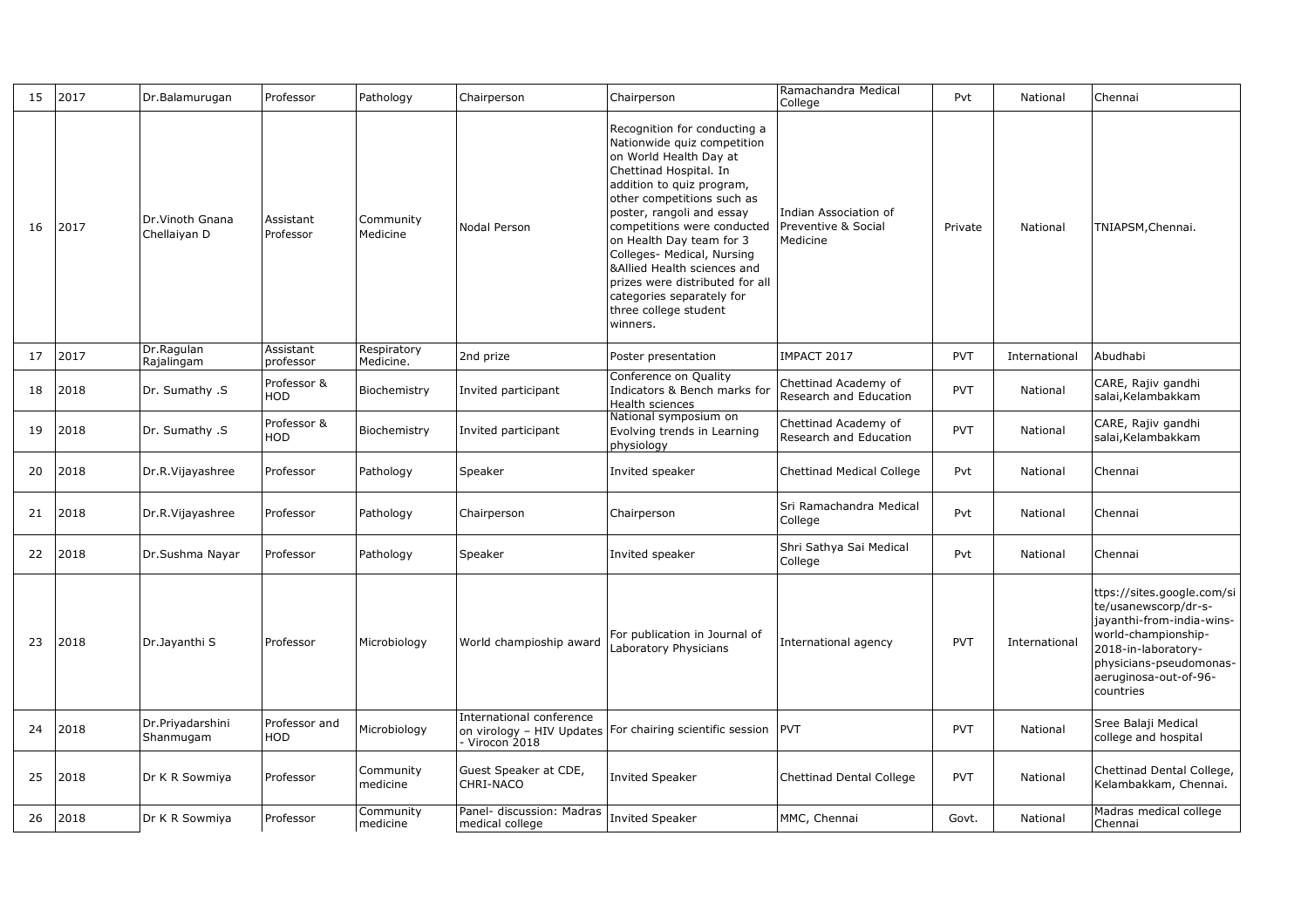| 27 | 2018 | Dr. Buvneshkumar          | Assistant<br>Professor    | Community<br>Medicine | <b>Invited Speaker</b>                | Guest speaker on Geriatric<br>Depression                        | <b>IndiaCLEN</b>                                                        | Private    | National      | Clinical Epidemiological<br>Unit, Apollo Institute of<br>Medical Sciences &<br>Research, Chittoor, A.P |
|----|------|---------------------------|---------------------------|-----------------------|---------------------------------------|-----------------------------------------------------------------|-------------------------------------------------------------------------|------------|---------------|--------------------------------------------------------------------------------------------------------|
| 28 | 2018 | Dr. K.Stephen<br>Sudhakar | <b>HOD</b>                | Ophthalmology         | DelegateQuiz                          | 2nd place in delegate quiz                                      | Aravind Eye Hospital                                                    | <b>PVT</b> | National      | Chennai                                                                                                |
| 29 | 2019 | Dr. Sumathy .S            | Professor &<br>HOD        | Biochemistry          | Chaired Session/ Co-<br>organizer     | Judge for poster presentation                                   | 40th Annual Indian<br>Association of Biomedical<br>Scientist            | <b>PVT</b> | National      | http://iabms.org.in/                                                                                   |
| 30 | 2019 | Dr. Sumathy .S            | Professor &<br>HOD        | Biochemistry          | Invited speaker at Ehrlich<br>lab PVT | ab professional week -CME                                       | Ehrlich lab PVT                                                         | <b>PVT</b> | National      | www.neubergdiagnostics.<br>com                                                                         |
| 31 | 2019 | Dr. Sumathy .S            | Professor &<br><b>HOD</b> | Biochemistry          | Panelist at Chetmedicon               | Panelist at Chetmedicon- 6th<br>annual Conference               | Chettinad Academy of<br>Research and Education                          | <b>PVT</b> | National      | CARE, Rajiv gandhi<br>salai, Kelambakkam                                                               |
| 32 | 2019 | Dr. Sumathy .S            | Professor &<br><b>HOD</b> | Biochemistry          | Invited participant                   | AMBITN -Endobiocon                                              | Association of medical<br>biochemist of India                           | <b>PVT</b> | National      | Madras medical college,<br>chennai                                                                     |
| 33 | 2019 | Dr. Sumathy .S            | Professor &<br><b>HOD</b> | Biochemistry          | Organized CME -<br>Thyrovizion        | Faculty/ organized                                              | Chettinad Academy of<br>Research and Education                          | <b>PVT</b> | National      | CARE, Rajiv gandhi<br>salai, Kelambakkam                                                               |
| 34 | 2019 | Dr. Sumathy .S            | Professor &<br>HOD        | Biochemistry          | Invited participant                   | Helix-19                                                        | Govt.Stanley medical<br>college, chennai.                               | Govt.      | National      | Govt.Stanley<br>medicalcollege, chennai.                                                               |
| 35 | 2019 | Dr. Sumathy .S            | Professor &<br>HOD        | Biochemistry          | Invited participant                   | Curriculam implementation<br>support programme                  | Chettinad Academy of<br>Research and Education                          | <b>PVT</b> | National      | MCI nodal center CMC<br>vellore                                                                        |
| 36 | 2019 | Dr. Sumathy .S            | Professor &<br>HOD        | Biochemistry          | Organized/ Faculty-<br>workshop       | Molecular techniques in<br>diagnosis and research               | Chettinad Academy of<br>Research and Education                          | <b>PVT</b> | National      | CARE, Rajiv gandhi<br>salai, Kelambakkam                                                               |
| 37 | 2019 | Dr. Sumathy .S            | Professor &<br>HOD        | Biochemistry          | Invited participant                   | IQMA TN Chapter 2019                                            | Sri Ramachandra Institute<br>of Higher Education &<br>Research, Chennai | <b>PVT</b> | National      | SRMC, Porur, Chennai-<br>600116                                                                        |
| 38 | 2019 | Dr. Sumathy .S            | Professor &<br>HOD        | Biochemistry          | Invited participant                   | Forum -2019                                                     | Sundaram Medical<br>Foundation , Chennai                                | <b>PVT</b> | National      | Sundaram Medical<br>Foundation , Chennai                                                               |
| 39 | 2019 | Dr. Sumathy .S            | Professor &<br>HOD        | Biochemistry          | Invited participant                   | Chetancon 2018                                                  | Chettinad Academy of<br>Research and Education                          | <b>PVT</b> | National      | CARE, Rajiv gandhi<br>salai, Kelambakkam                                                               |
| 40 | 2019 | Dr.L.Karpagavel           | Professor                 | Biochemistry          | value added course                    | Completed Course in Nationa<br>Diabetes Complication<br>Program | Royal College Of Physicians                                             | <b>PVT</b> | International | Royal Colleges Of<br>Physicians of the United<br>Kingdom                                               |
| 41 | 2019 | Dr.L.Karpagavel           | Professor                 | Biochemistry          | Chaired Session                       | chaired pencil sketching                                        | UG students Bioethics<br>Convention 2019                                | <b>PVT</b> | National      | CARE, Rajiv gandhi<br>salai, Kelambakkam                                                               |
| 42 | 2019 | Dr.L.Karpagavel           | Professor                 | Biochemistry          | Resource Person                       | Molecular techniques in<br>diagnosis and research               | Chettinad Academy of<br>Research and Education                          | <b>PVT</b> | National      | CARE, Rajiv gandhi<br>salai, Kelambakkam                                                               |
| 43 | 2019 | Dr.L.Karpagavel           | Professor                 | Biochemistry          | Invited participant                   | Dr.Mohan's International<br>Diabetes Update2019                 | Dr.Mohan's Diabetes<br>Educational<br>Academy, Gopalapuram, ch<br>ennai | <b>PVT</b> | National      | Dr.Mohan's Diabetes<br><b>Educational Academy</b>                                                      |
| 44 | 2019 | Dr.L.Karpagavel           | Professor                 | Biochemistry          | Invited participant                   | AMBITN -Endobiocon                                              | Association of medical<br>biochemist of India                           | <b>PVT</b> | National      | Madras medical college,<br>chennai                                                                     |
| 45 | 2019 | Dr.L.Karpagavel           | Professor                 | Biochemistry          | Invited participant                   | Curriculam implementation<br>support programme                  | Chettinad Academy of<br>Research and Education                          | <b>PVT</b> | National      | CARE, Rajiv gandhi<br>salai, Kelambakkam                                                               |
| 46 | 2019 | Dr.L.Karpagavel           | Professor                 | Biochemistry          | Invited participant                   | CHET-VIROCON-<br>Conference                                     | Chettinad Academy of<br>Research and Education                          | <b>PVT</b> | National      | CARE, Rajiv gandhi<br>salai, Kelambakkam                                                               |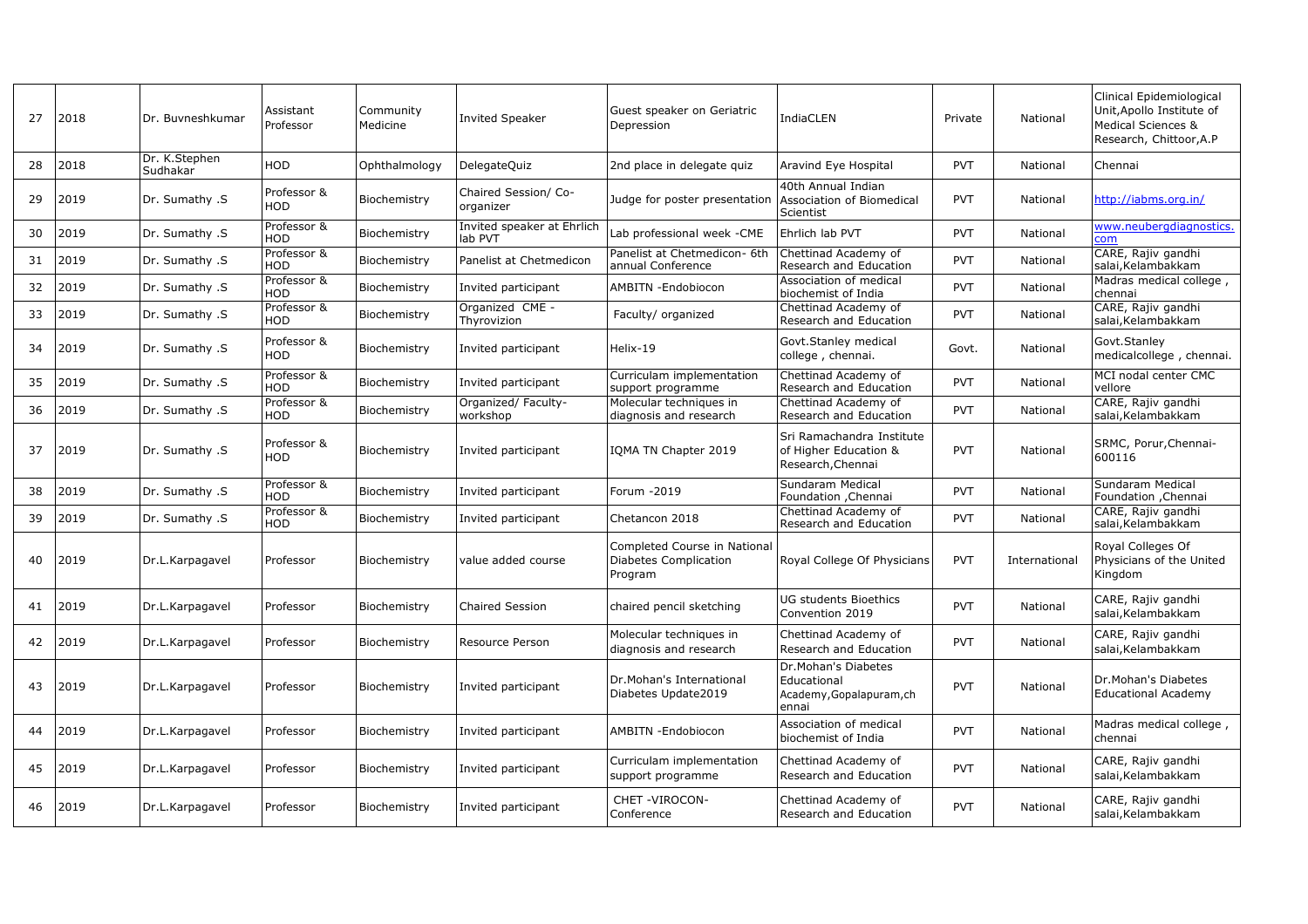| 47 | 2019 | Dr.L.Karpagavel         | Professor              | Biochemistry | Organized Member CME<br>Thyrovizion        | Faculty/ organized                                                                                                                                                            | Chettinad Academy of<br>Research and Education                          | <b>PVT</b> | National | CARE, Rajiv gandhi<br>salai, Kelambakkam           |
|----|------|-------------------------|------------------------|--------------|--------------------------------------------|-------------------------------------------------------------------------------------------------------------------------------------------------------------------------------|-------------------------------------------------------------------------|------------|----------|----------------------------------------------------|
| 48 | 2019 | Ansar Khalifullah       | Associate<br>professor | Biochemistry | Organized/ Faculty-<br>workshop            | Molecular techniques in<br>diagnosis and research                                                                                                                             | Chettinad Academy of<br>Research and Education                          | <b>PVT</b> | National | CARE, Rajiv gandhi<br>salai, Kelambakkam           |
| 49 | 2019 | Ansar Khalifullah       | Associate<br>professor | Biochemistry | Organized CME -<br>Thyrovizion             | Faculty/ organized                                                                                                                                                            | Chettinad Academy of<br>Research and Education                          | <b>PVT</b> | National | CARE, Rajiv gandhi<br>salai, Kelambakkam           |
| 50 | 2019 | Dr Anuradha             | Associate<br>professor | Biochemistry | Organized/ Faculty-<br>workshop            | Molecular techniques in<br>diagnosis and research                                                                                                                             | Chettinad Academy of<br>Research and Education                          | <b>PVT</b> | National | CARE, Rajiv gandhi<br>salai, Kelambakkam           |
| 51 | 2019 | Dr Anuradha             | Associate<br>professor | Biochemistry | Invited participant                        | AMBITN -Endobiocon                                                                                                                                                            | Association of medical<br>biochemist of India                           | <b>PVT</b> | National | Madras medical college,<br>chennai                 |
| 52 | 2019 | Venkat Siddarth CH      | Assistant<br>Professor | Biochemistry | Chairing the session                       | Chaired session in Under<br>graduate BDS students<br>Bioethics Essay writing<br>competition held on 23rd-<br>24th October 2019 conducted<br>by CDCRI - Bioethics<br>committee | UG students Bioethics<br>convention 2019                                | pvt        | National | Chettinad Dental college<br>and research Institute |
| 53 | 2019 | Mr Murugavel S K        | Assistant<br>professor | Biochemistry | Resource person-<br>workshop               | Molecular techniques in<br>diagnosis and research                                                                                                                             | Chettinad Academy of<br>Research and Education                          | <b>PVT</b> | National | CARE, Rajiv gandhi<br>salai, Kelambakkam           |
| 54 | 2019 | Dr Santhini             | Assistant<br>professor | Biochemistry | Organized/ Faculty-<br>workshop            | Molecular techniques in<br>diagnosis and research                                                                                                                             | Chettinad Academy of<br>Research and Education                          | <b>PVT</b> | National | CARE, Rajiv gandhi<br>salai, Kelambakkam           |
| 55 | 2019 | Dr Santhini             | Assistant<br>professor | Biochemistry | Organized CME -<br>Thyrovizion             | Faculty/ organized                                                                                                                                                            | Chettinad Academy of<br>Research and Education                          | <b>PVT</b> | National | CARE, Rajiv gandhi<br>salai, Kelambakkam           |
| 56 | 2019 | Dr Santhini             | Assistant<br>professor | Biochemistry | <b>Invited Participant-</b><br>Neurobiocon | Neurobiocon                                                                                                                                                                   | Balaji Medical college,<br>chennai                                      | <b>PVT</b> | National | Balaji Medical college,<br>chennai                 |
| 57 | 2019 | Dr Santhini             | Assistant<br>professor | Biochemistry | Invited participant                        | AMBITN -Endobiocon                                                                                                                                                            | Association of medical<br>biochemist of India                           | <b>PVT</b> | National | Madras medical college,<br>chennai                 |
| 58 | 2019 | Dr Santhini             | Assistant<br>professor | Biochemistry | Invited participant                        | Helix-19                                                                                                                                                                      | Govt.Stanley medical<br>college, chennai.                               | Govt.      | National | Govt.Stanley<br>medicalcollege, chennai.           |
| 59 | 2019 | Dr.S.Rashmi             | Assistant<br>professor | Biochemistry | Dr.H.V.Hande Gold medal<br>award           | Award for best outgoing<br>student in M.D.Biochemistry                                                                                                                        | Sri Ramachandra Institute<br>of Higher Education &<br>Research, Chennai | Pvt        | National | SRMC, Porur, Chennai-<br>600116                    |
| 60 | 2019 | Dr.S.Rashmi             | Assistant<br>professor | Biochemistry | Invited participant                        | CHET-VIROCON-<br>Conference                                                                                                                                                   | Chettinad Academy of<br>Research and Education                          | <b>PVT</b> | National | CARE, Rajiv gandhi<br>salai, Kelambakkam           |
| 61 | 2019 | Mr Vinoda Kumar H<br>R. | Tutor                  | Biochemistry | Faculty award                              | Best oral presentation                                                                                                                                                        | 40th Annual Indian<br>Association of Biomedical<br>Scientist            | <b>PVT</b> | National | http://iabms.org.in/                               |
| 62 | 2019 | Mr Vinoda Kumar H<br>R  | Tutor                  | Biochemistry | Organized/Faculty-<br>workshop             | Molecular techniques in<br>diagnosis and research                                                                                                                             | Chettinad Academy of<br>Research and Education                          | <b>PVT</b> | National | CARE, Rajiv gandhi<br>salai, Kelambakkam           |
| 63 | 2019 | Dr.Sushma Nayar         | Professor              | Pathology    | Speaker                                    | Invited speaker                                                                                                                                                               | Sri Ramachandra Medical<br>College                                      | Pvt        | National | Chennai                                            |
| 64 | 2019 | Dr.R.Vijayashree        | Professor              | Pathology    | Speaker                                    | Invited speaker                                                                                                                                                               | Chettinad Medical College                                               | Pvt        | National | Chennai                                            |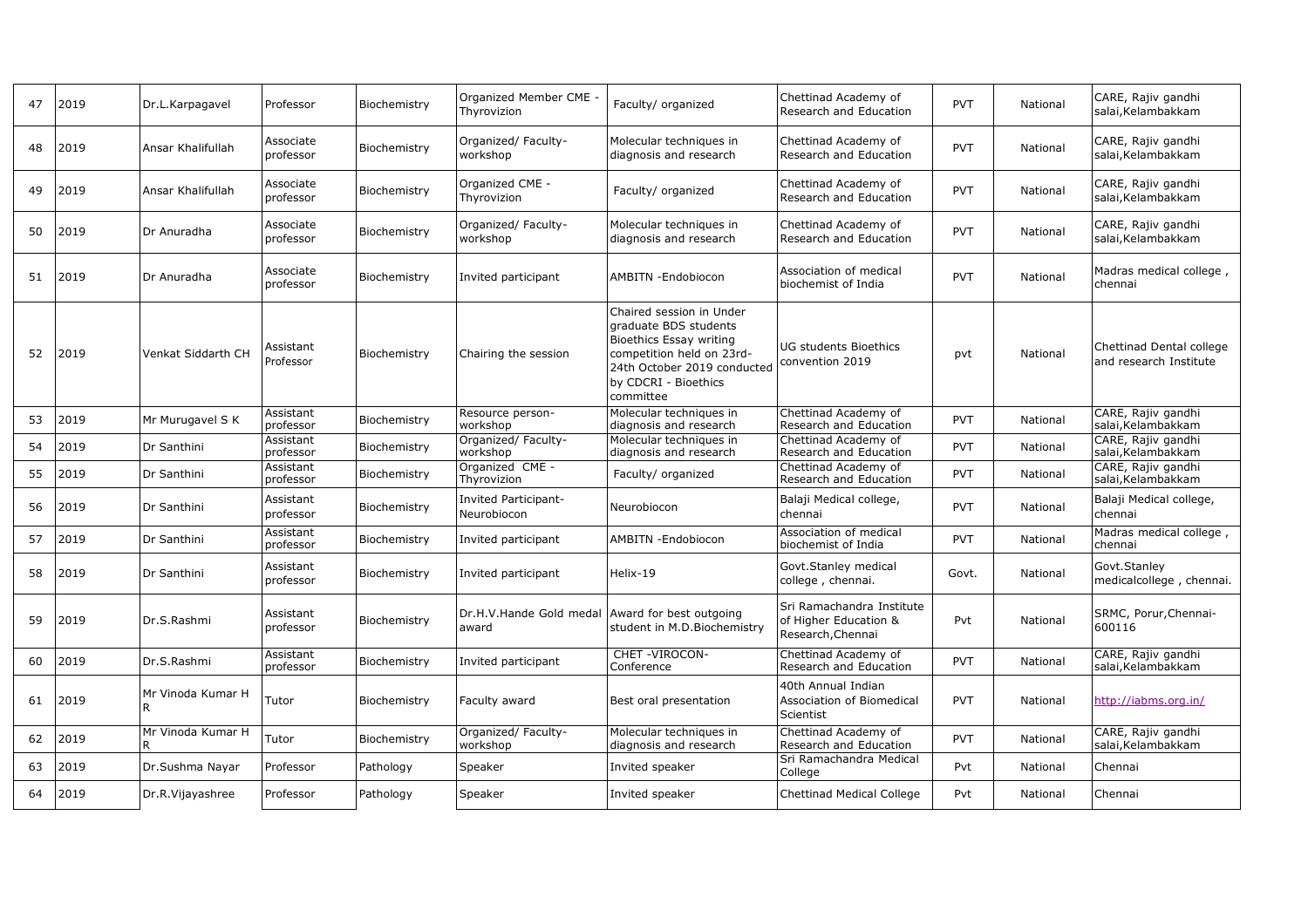| 65 | 2019 | Dr.R.Vijayashree                  | Professor              | Pathology             | Speaker                                                                   | Invited speaker                                                                                                                                                                                     | <b>SRM University</b>                                            | Pvt        | National      | Chennai                                                                                 |
|----|------|-----------------------------------|------------------------|-----------------------|---------------------------------------------------------------------------|-----------------------------------------------------------------------------------------------------------------------------------------------------------------------------------------------------|------------------------------------------------------------------|------------|---------------|-----------------------------------------------------------------------------------------|
| 66 | 2019 | Dr.R.Vijayashree                  | Professor              | Pathology             | Chairperson                                                               | Chairperson                                                                                                                                                                                         | Sri Ramachandra Medical<br>College                               | Pvt        | National      | Chennai                                                                                 |
| 67 | 2019 | Dr.R.Vijayashree                  | Professor              | Pathology             | Panel discussion                                                          | Invited participant                                                                                                                                                                                 | <b>CHRI</b>                                                      | Pvt        | National      | Chennai                                                                                 |
| 68 | 2019 | Dr.R.Vijayashree                  | Professor              | Pathology             | Chairperson                                                               | Chairperson                                                                                                                                                                                         | Kilpauk Medical College                                          | Govt       | National      | Chennai                                                                                 |
| 69 | 2019 | Dr.Rajesh Kanna                   | Professor              | Pathology             | Chairperson                                                               | Chairperson                                                                                                                                                                                         | Meenakshi Medical College                                        | <b>PVT</b> | National      | Chennai                                                                                 |
| 70 | 2019 | Dr Ravivarman G                   | Professor and<br>HOD   | Community<br>medicine | AHDR- CHRI                                                                | Session chair                                                                                                                                                                                       | CHRI-Dept. of<br>Pharmacology                                    | Private    | National      | Chettinad Health City<br>kelambakkam<br>kanchipuram dist 603103                         |
| 71 | 2019 | Dr. D.R.Vedapriya                 | Professor              | Community<br>Medicine | Resource Person                                                           | Certificate                                                                                                                                                                                         | Chettinad college of<br>nursing                                  | Private    | National      | Chettinad Health City<br>kelambakkam<br>kanchipuram dist 603103                         |
| 72 | 2019 | Dr. D.R.Vedapriya                 | Professor              | Community<br>Medicine | Co-Chairing                                                               | Certificate of Appreciation                                                                                                                                                                         | JIPMER                                                           | Govt.      | National      | JIPMER, Pondicherry                                                                     |
| 73 | 2019 | Dr K R Sowmiya                    | Professor              | Community<br>medicine | Guest Speaker at CDE,<br>CHRI-NACO                                        | <b>Invited Speaker</b>                                                                                                                                                                              | <b>Chettinad Dental College</b>                                  | <b>PVT</b> | National      | Chettinad Dental College,<br>Kelambakkam, Chennai.                                      |
| 74 | 2019 | Dr. Buvneshkumar                  | Assistant<br>Professor | Community<br>Medicine | Nodal Person                                                              | Recognition for conducting a<br>Nationwide quiz competition<br>on World Health Day at<br>Chettinad Hospital.                                                                                        | Indian Association of<br>Preventive & Social<br>Medicine         | Private    | National      | TNIAPSM,Chennai.                                                                        |
| 75 | 2019 | Dr Y Vishnu Vardhan               | Assistant<br>Professor | Community<br>Medicine | Guest Speaker at CDE,<br>CHRI                                             | <b>Invited Speaker</b>                                                                                                                                                                              | <b>Chettinad Dental College</b>                                  | <b>PVT</b> | National      | Chettinad Dental College,<br>Kelambakkam, Chennai.                                      |
| 76 | 2019 | Dr. K.Stephen<br>Sudhakar         | HOD                    | Ophthalmology         | Delegate Quiz                                                             | 1st place in delegate quiz                                                                                                                                                                          | Tamil Nadu Ophthalmic<br>Society                                 | <b>PVT</b> | State         | Erode                                                                                   |
| 77 | 2020 | Dr.R.Hannah<br>Sugirthabai Rajila | Professor              | Anatomy               | Certificate of Excellence                                                 | Special Appreciation Award<br>for Essay writing                                                                                                                                                     | Panimalar Medical College<br>& Hospital                          | Private    | National      | Panimalar Medical College<br>& Hospital,<br>Varadharajapuram,<br>Poonamallee, Chennai   |
| 78 | 2020 | Dr.Balaji.T.K                     | Professor              | Anatomy               | Research Excellence<br>award                                              | Research Excellence award for Institute Of Scholars<br>the paper "Naringin<br>Ameliorates streptozotocin-<br>Induced Diabetes through<br>Forkhead Box M1 Mediated<br><b>Beta Cell Proliferation</b> |                                                                  | Private    | International | Institute Of Scholars,<br>Muddinapalaya,<br>Bengaluru                                   |
| 79 | 2020 | Dr. Raja.D                        | Professor              | Community<br>Medicine | 36th Dr. S. Radha<br>Krishnan Memorial<br>National Teacher Award-<br>2020 | 36th Dr. S. Radha Krishnan<br><b>Memorial National Teacher</b><br>Award-2020                                                                                                                        | An Association of Freelance<br>Journalists & Writers of<br>India | Private    | National      | An Association of<br>Freelance Journalists &<br>Writers of India, Barwala,<br>New Delhi |
| 80 | 2020 | Dr. Vijayashree. R                | Professor              | Pathology             | Certificate of Appreciation                                               | Chairing the session On OSCE<br>communication/ Reflective<br>writing/ Log book/                                                                                                                     | Chettinad Hospital &<br>Research Institute                       | Private    | National      | Chettinad Hospital and<br>Research Institute, Rajiv<br>Gandhi Salai, OMR                |
| 81 | 2020 | Dr. Femela.M                      | Professor              | Pathology             | Certificate of Organizer                                                  | Organizing team                                                                                                                                                                                     | Chettinad Hospital and<br>Research Institute                     | Private    | National      | Chettinad Hospital and<br>Research Institute, Rajiv<br>Gandhi Salai, OMR                |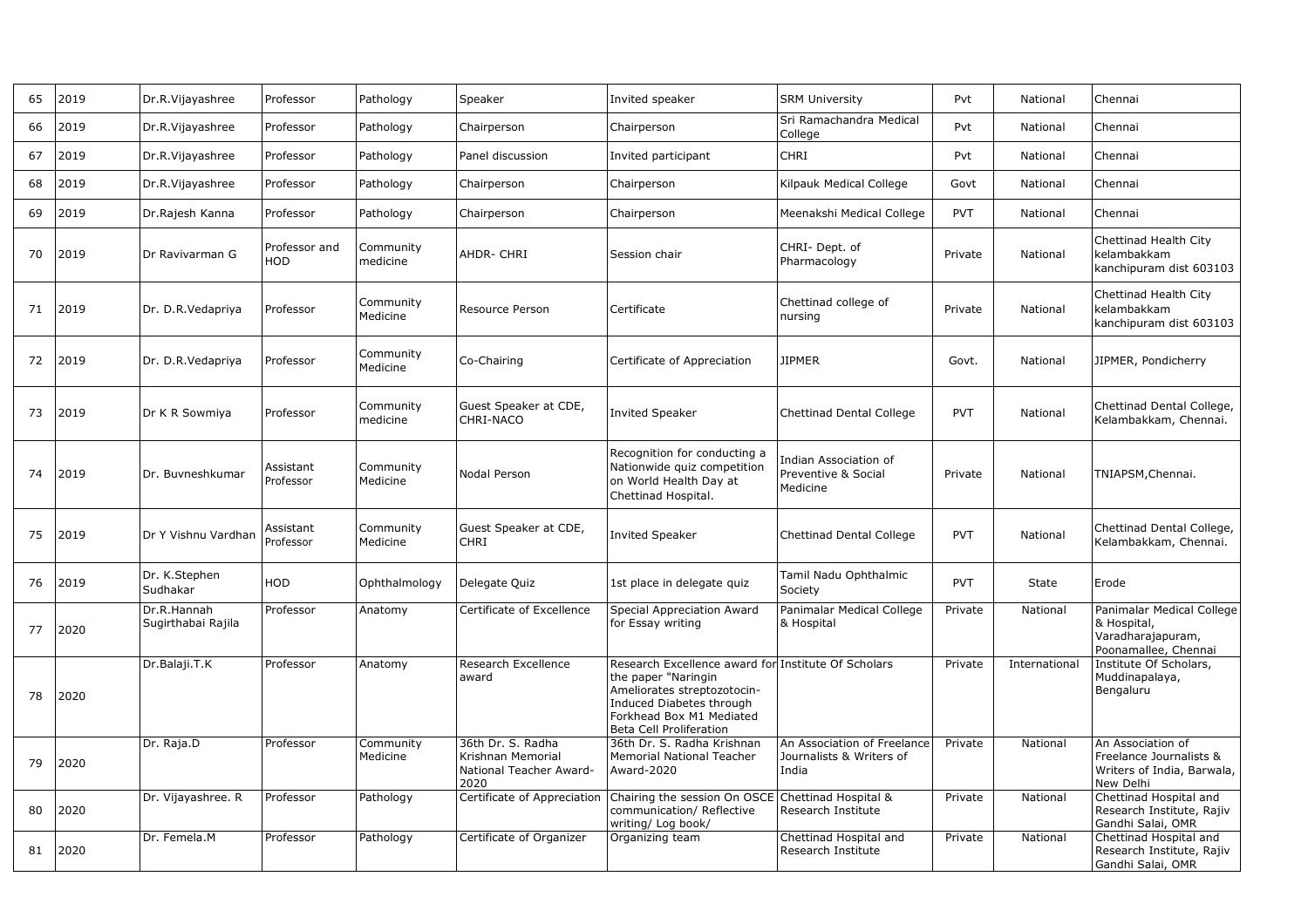| 82 | 2020 | Dr.Arunkumar.R                    | Professor              | Pharmacology | Certificate of Achievement Best Researcher award       |                                                                                                                                       | VD Good Technology<br>Factory                             | Private        | International | VD Good Technology<br>Factory, Kolkatta                                                                  |
|----|------|-----------------------------------|------------------------|--------------|--------------------------------------------------------|---------------------------------------------------------------------------------------------------------------------------------------|-----------------------------------------------------------|----------------|---------------|----------------------------------------------------------------------------------------------------------|
| 83 | 2020 | Dr.Arunkumar.R                    | Professor              | Pharmacology | Course Completion<br>certificate                       | Topper in Basic course in<br><b>Biomedical Research</b>                                                                               | <b>ICMR And NIE</b>                                       | Governme<br>nt | National      | ICMR-NIE, Chennai,<br>Tamilnadu                                                                          |
| 84 | 2020 | Mr.Duraivel.M                     | Assistant<br>Professor | Pharmacology | Certificate for guest<br>speaker                       | Invited guest speaker                                                                                                                 | Sri Manakula Vinayagar<br>Medical College and<br>Hospital | Private        | National      | Sri Manakula Vinayagar<br>Medical College And<br>Hospital, Puducherry                                    |
| 85 | 2020 | Mr.Duraivel.M                     | Assistant<br>Professor | Pharmacology | Certificate of Appreciation Organizing Secretary       | certificate                                                                                                                           | Chettinad Hospital and<br>Research Institute              | Private        | National      | Chettinad Hospital and<br>Research Institute, Rajiv<br>Gandhi Salai, OMR                                 |
| 86 | 2020 | Mr.Duraivel.M                     | Assistant<br>Professor | Pharmacology |                                                        | Certificate of Appreciation Coordinator for Quiz program                                                                              | Chettinad Hospital and<br>Research Institute              | Private        | National      | Chettinad Hospital and<br>Research Institute, Rajiv<br>Gandhi Salai, OMR                                 |
| 87 | 2021 | Dr.Balaji.T.K                     | Professor              | Anatomy      | peer reviewer                                          | Certified Publons Academy Certified Publons Academy<br>peer reviewer                                                                  | Publons Academy                                           | Private        | International | Publons Academy Website                                                                                  |
| 88 | 2021 | Dr.Balaji.T.K                     | Professor              | Anatomy      | Global Teaching<br>Excellence award                    | Award for contribution to<br><b>Education Community</b>                                                                               | Kites Kraft                                               | Private        | International | Kites Kraft, Ludhiana,<br>Punjab                                                                         |
| 90 | 2021 | Dr. Janani. Y                     | Assistant<br>Professor | Anatomy      | Certificate of Honour                                  | Certificate for Illustrious life<br>member of the society                                                                             | Anatomical Society of India                               | Private        | National      | Anatomical Society of<br>India, King George's<br>Medical University,<br>Lucknow                          |
| 90 | 2021 | Dr.R.Hannah<br>Sugirthabai Rajila | Professor              | Anatomy      |                                                        | Certificate of Appreciation Recognition for distinguished<br>achievements in fulfilling the<br>mission of Lions Club<br>International | Lion's Club                                               | Private        | International | Lions International, Seal                                                                                |
| 91 | 2021 | Dr.R.Hannah<br>Sugirthabai Rajila | Professor              | Anatomy      | peer reviewer                                          | Certified Publons Academy Certified Publons Academy<br>Supervisor                                                                     | Publons Academy                                           | Private        | International | Publons Academy Website                                                                                  |
| 92 | 2021 | Mr.Murugavel.K                    | Assistant<br>Professor | Biochemistry | Appreciation letter                                    | Appreciation for organising<br>camp on obesity awareness                                                                              | Christ The King<br>Matriculation Hr.Sec.<br>School        | Private        | State         | Christ The King<br>Matriculation Hr.Sec.<br>School, Medavakkam,<br>Chennai                               |
| 93 | 2021 | Dr.Durga Krishnan                 | Professor              |              | General Medicine 2nd prize in e poster<br>presentation | Poster Presentation- Back to<br>the board and basics! Clinical<br>tutorials supplementing<br>clinical case presentation.              | Era University                                            | Private        | International | Era University, Lucknow,<br>India and Al Sadig<br><b>International Virtual</b><br>University (Sivu), Usa |
| 94 | 2021 | Dr. Ayeesha Sithika.T Assistant   | Professor              | Pathology    | <b>Winner Certificate</b>                              | <b>Best Innovative Teacher</b><br>Award 2020                                                                                          | Rula International                                        | Private        | International | Rula Awards, Malaysia                                                                                    |
| 95 | 2021 | Vijayashree. R                    | Professor              | Pathology    |                                                        | Certificate of Appreciation   Chairing the Scientific Session   Chettinad Hospital and                                                | Research Institute                                        | Private        | International | Chettinad Hospital and<br>Research Institute, Rajiv<br>Gandhi Salai, OMR                                 |
| 96 | 2021 | Vijayashree. R                    | Professor              | Pathology    | Certificate of Appreciation Judge for Oral Paper       | evaluation                                                                                                                            | Tamil Nadu And<br>Pondicherry Chapter Of<br><b>IAPM</b>   | Private        | National      | IAPM, Orissa                                                                                             |
| 97 | 2021 | Vijayashree. R                    | Professor              | Pathology    | Certificate of Participation                           | Chair Person for the topic-<br>'Emerging Parasitic Diseases"                                                                          | Chettinad Hospital and<br>Research Institute              | Private        | National      | Chettinad Hospital and<br>Research Institute, Rajiv<br>Gandhi Salai, OMR                                 |
| 98 | 2021 | Dr. Femela.M                      | Professor              | Pathology    | Certificate of Organizer                               | Organizing team                                                                                                                       | Chettinad Hospital and<br>Research Institute              | Private        | National      | Chettinad Hospital and<br>Research Institute, Rajiv<br>Gandhi Salai, OMR                                 |
| 99 | 2021 | Dr. Femela.M                      | Professor              | Pathology    | Certificate of Organizer                               | <b>Organizing Secretary</b>                                                                                                           | Chettinad Hospital and<br>Research Institute              | Private        | National      | Chettinad Hospital and<br>Research Institute, Rajiv<br>Gandhi Salai, OMR                                 |